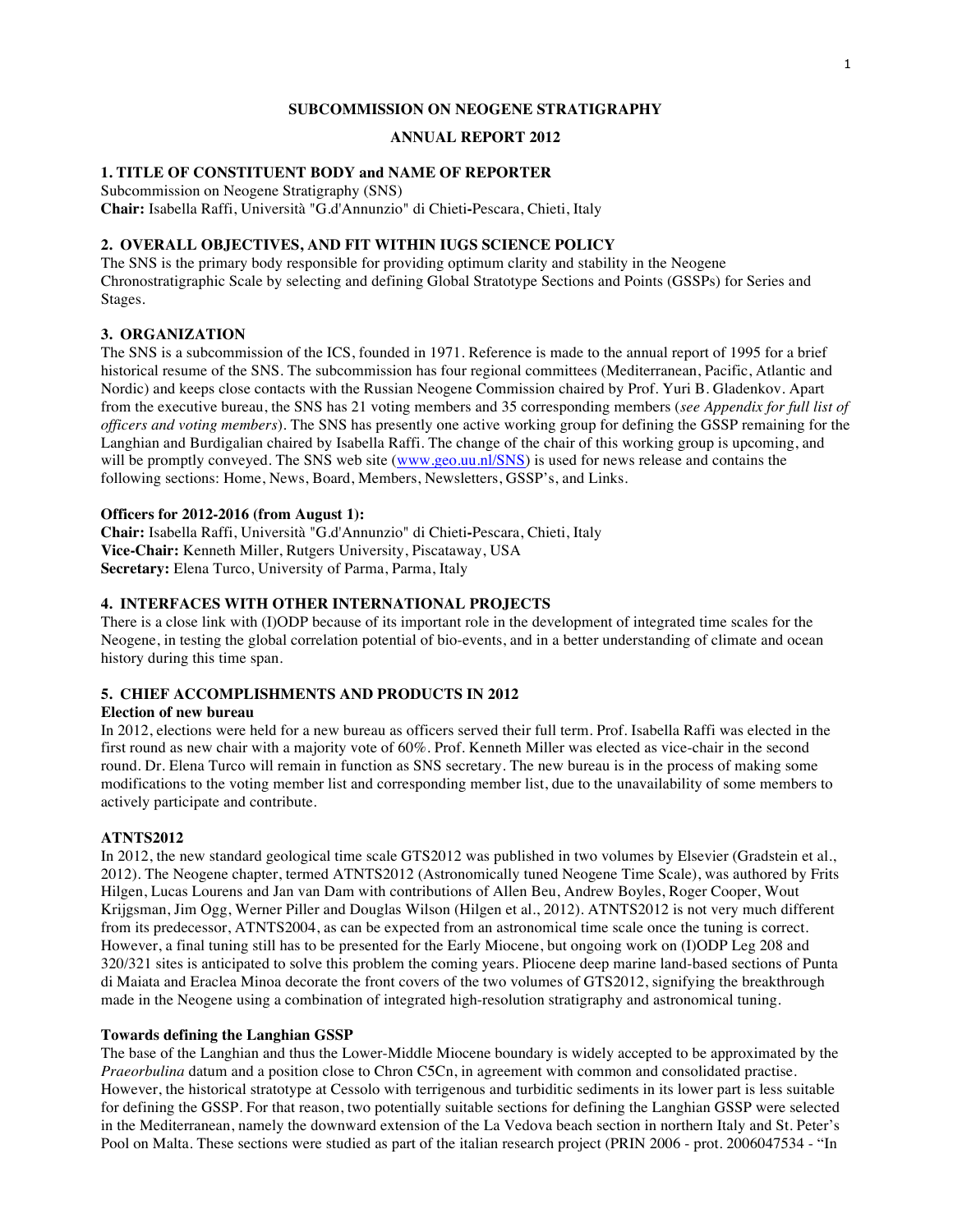search of the Global Stratotype Sections and Points of the Burdigalian and Langhian Stages and paleoceanographic implications"), directed at defining the remaining GSSPs (Langhian and Burdigalian) in the Neogene. Research papers directed at selecting the most suitable section and guiding criterion for defining the Langhian GSSP were published in a special volume of Stratigraphy in 2011. These papers dealt with the integrated magnetobiostratigraphy (Iaccarino et al., 2011; Turco et al., 2011). In 2012, both sections were extended further into the Burdigalian, while ongoing studies focus on the stable isotope stratigraphy, and cyclostratigraphy and astronomical tuning of these sections. These are considered important criteria for defining GSSPs in the Neogene. The younger La Vedova beach section has been studied in detail and an astronomical tuning established (Hüsing *et al*., 2010). Also the downward extension covering the interval for defining the GSSP looks promising from an orbital tuning perspective (Iaccarino *et al*., 2009). A preliminary astronomical tuning and astrobiochronology have been established for the alternative St. Peter's Pool section on Malta (Lirer *et al*., 2009). Following these studies a decision can be made in 2013-2014 which section and criterion are most suitable for defining the Langhian GSSP. Evidently, both sections have their strong and weak points and are complementary to each other, with La Vedova having a higher quality magnetostratigraphy and St. Peter's Pool a better preservation of the calcareous plankton. The latter is important for biostratigraphy and stable isotopes.

## **6. CHIEF PROBLEMS ENCOUNTERED IN 2012**

A problem that remains is the possible lack of suitable sections in the Mediterranean for defining the Burdigalian GSSP. This is certainly the case if we prefer to have the Burdigalian GSSP defined in an astronomically tuned deep marine section in the Mediterranean that directly underlies the geologic time scale. The alternative option to have this boundary defined in (I)ODP cores is being seriously considered by the Working Group on the Langhian and Burdigalian GSSPs, and a decision about his issue will probably be made the coming year.

### **7. SUMMARY OF EXPENDITURES IN 2012:**

| l Credit on Nov 2011 | Euro | 3968,35 |
|----------------------|------|---------|
| l Credit on Nov 2012 | Euro | 3968,35 |

## **8. WORK PLAN, CRITICAL MILESTONES, ANTICIPATED RESULTS AND COMMUNICATIONS TO BE ACHIEVED NEXT YEAR (2013):**

The study of the two potential boundary stratotype sections of La Vedova and St. Peter's Pool for defining the Langhian GSSP will be continued and focus on the astronomical tuning of the sections and the construction of a stable isotope record for St. Peter´s Pool. It is anticipated that a workshop will be held in the second half of next year about the definition of the Langhian and Burdigalian GSSPs. The search for suitable sections and/or cores for defining the Burdigalian GSSP will continue. In absence of suitable Mediterranean sections for defining the Burdigalian GSSP, the option to formally designate this boundary in an ODP core will be seriously considered.

### **9. BUDGET AND ICS COMPONENT FOR 2013**

| Organization workshop on Langhian and Burdigalian GSSPs, Italy | Euro 2500 |
|----------------------------------------------------------------|-----------|
| Optional: Fieldtrip to the La Vedova section (base-Langhian)   | Euro 1500 |
| Website updating                                               | Euro 3000 |

#### **10. SUMMARY OF MAIN ACCOMPLISHMENTS OVER PAST FIVE YEARS (2008-2012)** *2008*

Integrated stratigraphic studies of La Vedova section and its downward extension, the latter section being candidate for defining the Langhian GSSP. Revision and update of SNS website. Preparation of several papers on the definition and status of the Quaternary and Neogene. Preparation of a "Neogene" proposal for the formal ICS voting procedure on the Quaternary-Neogene issue.

### *2009*

Publication of papers by members of SNS on the Quaternary issue (Aubry et al., 2009; McGowran et al., 2009; Van Couvering et al., 2009). Publication in Episodes about the formal definition of the Serravallian GSSP (Hilgen et al., 2009). Ongoing research on La Vedova and St. Peter's sections.

## *2010*

Preparation of several papers on the two candidate sections for defining the Langhian GSSP for publication in a special volume of Stratigraphy, on the historical stratotype of the Langhian, and on the taxonomic concept of *Praeorbulina*.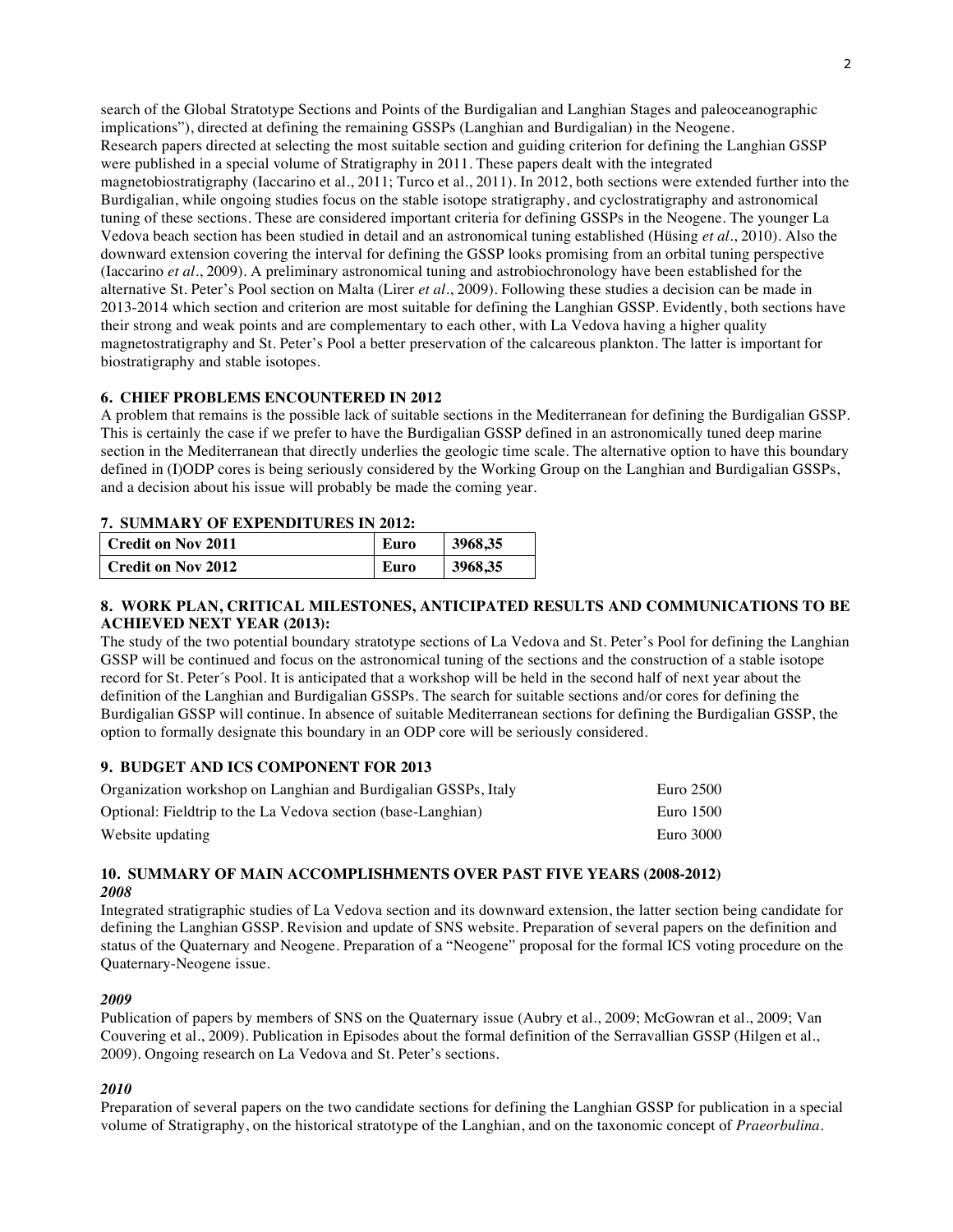## *2011*

Publication of papers about potential Langhian GSSP sections in a special volume of Stratigraphy. Preparation of the Neogene chapter (ATNTS2012) of the GTS2012 (Hilgen et al., 2012, in press).

## *2012*

Publication of the Neogene chapter ATNTS2012 in GTS2012 (Hilgen et al., 2012).

#### **11. OBJECTIVES AND WORK PLAN FOR NEXT 2 YEARS (2013-2014)**

- Reorganization and updating of the SNS website.

- Organization of a workshop on the selection of boundary criteria and sections for defining the 2 remaining stage boundaries in the Miocene, namely the base-Langhian and the base-Burdigalian. Potentially suitable sections in the Mediterranean region that may serve as Langhian GSSP have been identified (La Vedova; St. Peter's Pool). Crucial questions to be addressed during the workshop are: 1) which section is most suitable to be proposed as Langhian GSSP, 2) which prime guiding criterion should be selected, and 3) should we abandon the ambition of having the Burdigalian GSSP directly tied within an astrochronologic framework in order to have the GSSP defined in a Mediterranean landbased section, or should we define this GSSP in drilled ODP sequences at Ceara Rise or any other tuned sequence drilled by (I)ODP.

Selection of most suitable section/ODP core and guiding criteria for defining the Langhian and Burdigalian GSSPs before 2014. Writing of proposals for the Langhian and Burdigalian GSSPs in 2013-2015. \*\*\*\*\*\*\*\*\*\*\*\*\*\*\*\*\*\*\*\*\*\*\*\*\*\*\*

#### **APPENDIX** *[Names and Full Addresses of Current Officers and Voting Members]*

#### *New subcommission officers (from August 1, 2012)*

**Chairman**: Isabella Raffi, Dipartimento di Ingegneria e Geologia, Università degli Studi "G. d'Annunzio" di Chieti-Pescara, Campus Universitario, Via dei Vestini 31, 66013 Chieti Scalo, Italy. E-mail: raffi@unich.it Vice Chairmen: Prof. Kenneth Miller. Department of Earth and Planetary Sciences, Rutgers University, State University of New Jersey, 610 Taylor Rd., Piscataway, NY 08854-8066, USA. E-mail: kgm@rci.rutgers.edu **Secretary**: Elena Turco, Dipartimento di Fisica e Scienze della Terra "Macedonio Melloni", Universita' degli Studi di Parma, Parco Area delle Scienze 157A, 43124, Parma, Italia. Email:elena.turco@unipr.it

#### *List of Voting Members*

Agusti, J., Spain, jordi.agusti@icrea.es Aubry, M.P., USA, aubry@rci.rutgers.edu Backman, J., Sweden, backman@geo.su.se Berggren, W.A., USA, wberggren@whoi.edu Bernor, R., USA, rbernor@howard.edu Beu, A.G., New Zealand, a.beu@gns.cri.nz Gladenkov, Y.B., Russia, gladenkov@ginras.ru Hilgen, F.J., Netherlands, fhilgen@geo.uu.nl Hodell, D.A., USA, dhodell@geology.ufl.edu Iaccarino, S., Italy, iaccarin@unipr.it Kent, D.V., USA, dvk@rci.rutgers.edu Miller, K, USA, kgm@rci.rutgers.edu Nagymarosy, A., Hungary, gtorfo@ludens.elte.hu Raffi, I., Italy, raffi@unich.it Semenenko, V.N., Russia, ---- Sierro, F.J., Spain, sierro@usal.es Sprovieri, R., Italy, rspr@unipa.it Turco, E., Italy, elena.turco@unipr.it Vai, G.B., Italy, vai@geomin.unibo.it Van Couvering, J., USA, vanc@micropress.org Wang, P., China, pxwang@online.sh.cn Zachariasse, W.J., Netherlands, jwzach@geo.uu.nl